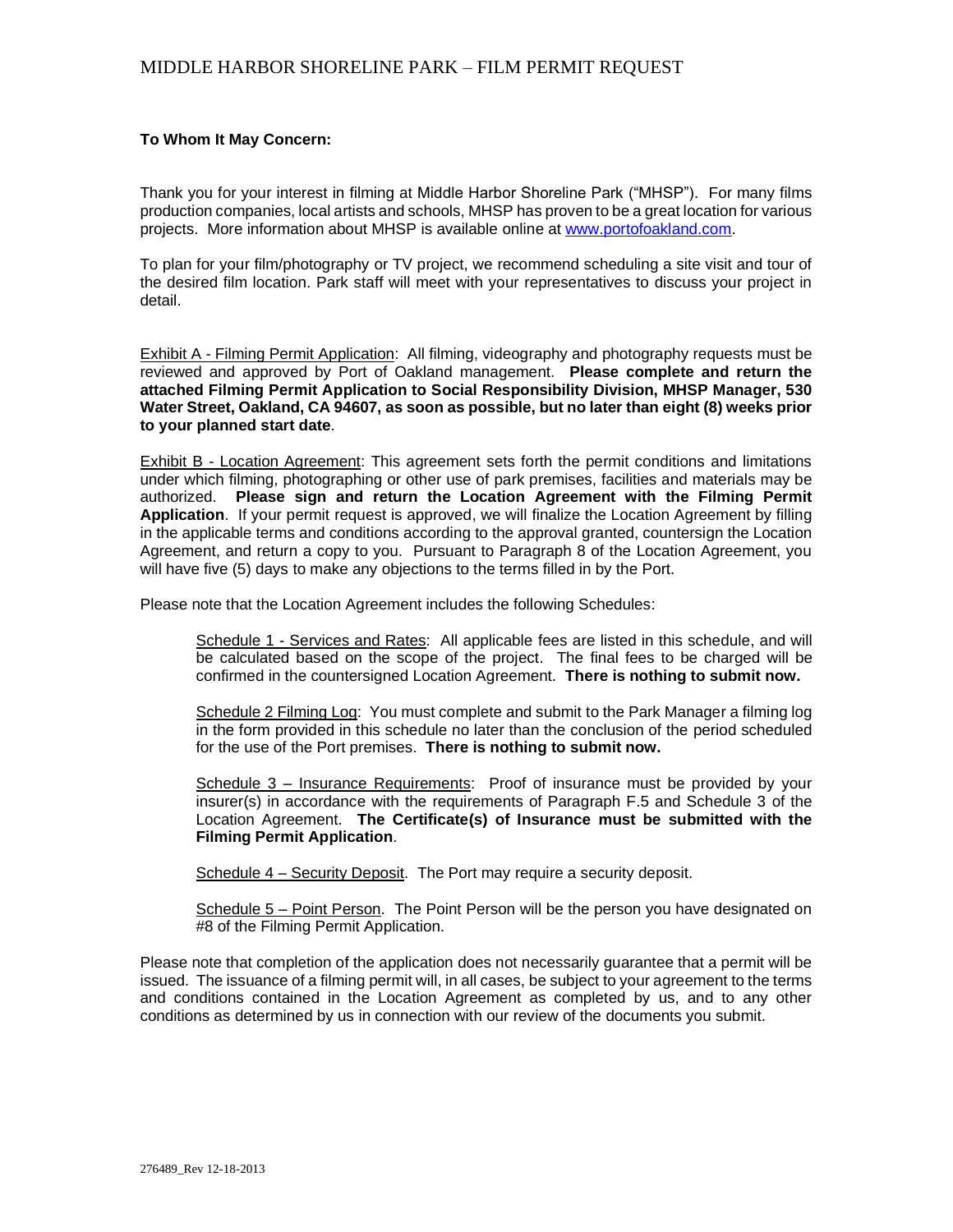You may mail, fax or email the required documents to the MHSP Manager at:

Mail: Port of Oakland, Maritime Division 530 Water Street Oakland, CA 94607

#### Email: **mhsp@portoakland.com**

Phone 510-627-1434 Mobile: 510-715-7467

Sincerely,

**Ramona Dixon MHSP Manager, Social Responsibility Division**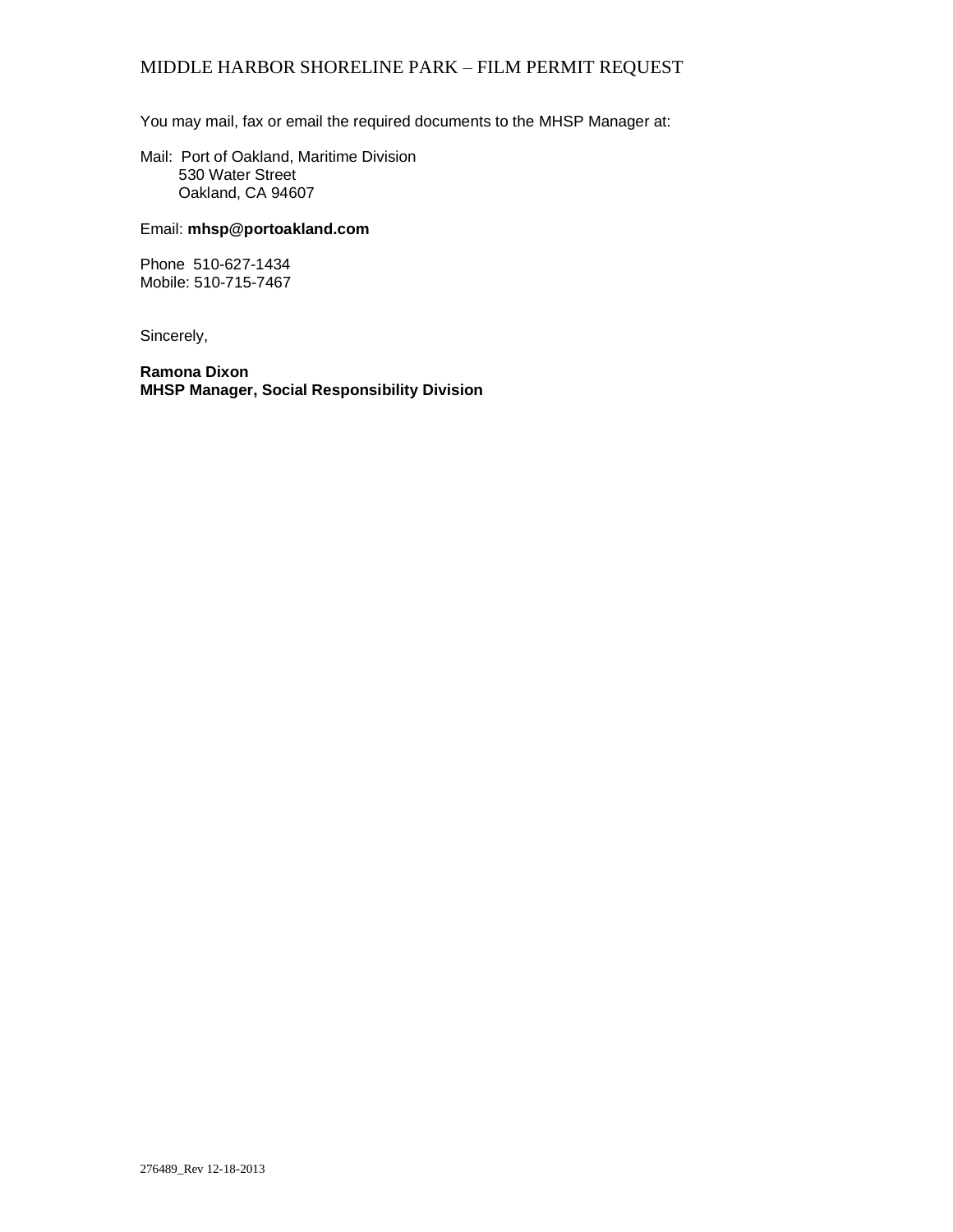### **Exhibit A**

#### **FILMING PERMIT APPLICATION**

| 1. Date of application: ____                                                                  |  |  |  | (Please note |
|-----------------------------------------------------------------------------------------------|--|--|--|--------------|
| that no application will be considered unless submitted at least eight (8) weeks prior to the |  |  |  |              |
| anticipated start date of on-site preparation for filming.)                                   |  |  |  |              |
| 2. Title of the film/production:                                                              |  |  |  |              |
| 3. Production Company:                                                                        |  |  |  |              |
| 4. Address/City/Zip code:                                                                     |  |  |  |              |
| 5. Telephone:                                                                                 |  |  |  |              |
| 6. Fax:                                                                                       |  |  |  |              |
| 7. Email:                                                                                     |  |  |  |              |

8. Designated person on-site on the date(s) of the shoot who will be the primary contact for the Port:

| Name:                      | Ramona Dixon           |
|----------------------------|------------------------|
| Office Phone: 510-627-1634 |                        |
| Cell Phone:                | 510-715-7467           |
| Email:                     | rdixon@portoakland.com |

- 9. Type of recording:
	- a. Still photography
	- b. Motion picture (audiovisual) photography \_\_\_\_

\_\_\_\_\_\_\_\_\_\_\_\_\_\_\_\_\_\_\_\_\_\_\_\_\_\_\_\_\_\_\_\_\_\_\_\_\_\_\_\_\_\_\_\_\_\_\_\_\_\_\_\_\_\_\_\_\_\_\_\_

- c. Audio only recording \_\_\_\_\_\_
- d. Other

10. Brief synopsis of topic of the film and its anticipated rating: \_\_\_\_\_\_\_\_\_\_\_\_\_\_\_\_\_\_\_\_\_\_\_\_\_\_\_

11. Desired area(s) of filming (must be specific as to location, *e.g.*, Pt. Arnold Pier, Large Lawn, curbside). *Please note that film and TV production projects are not permitted to use the shipping names on containers, vessels, etc. in the background, and unless otherwise expressly authorized by the Port, your filming shall be limited to only public (non-secured) areas of the park*.

\_\_\_\_\_\_\_\_\_\_\_\_\_\_\_\_\_\_\_\_\_\_\_\_\_\_\_\_\_\_\_\_\_\_\_\_\_\_\_\_\_\_\_\_\_\_\_\_\_\_\_\_\_\_\_\_\_\_\_\_\_\_\_\_\_\_\_\_\_\_\_\_\_\_\_\_\_ \_\_\_\_\_\_\_\_\_\_\_\_\_\_\_\_\_\_\_\_\_\_\_\_\_\_\_\_\_\_\_\_\_\_\_\_\_\_\_\_\_\_\_\_\_\_\_\_\_\_\_\_\_\_\_\_\_\_\_\_\_\_\_\_\_\_\_\_\_\_\_\_\_\_\_\_\_

 $\overline{\phantom{a}}$  ,  $\overline{\phantom{a}}$  ,  $\overline{\phantom{a}}$  ,  $\overline{\phantom{a}}$  ,  $\overline{\phantom{a}}$  ,  $\overline{\phantom{a}}$  ,  $\overline{\phantom{a}}$  ,  $\overline{\phantom{a}}$  ,  $\overline{\phantom{a}}$  ,  $\overline{\phantom{a}}$  ,  $\overline{\phantom{a}}$  ,  $\overline{\phantom{a}}$  ,  $\overline{\phantom{a}}$  ,  $\overline{\phantom{a}}$  ,  $\overline{\phantom{a}}$  ,  $\overline{\phantom{a}}$ \_\_\_\_\_\_\_\_\_\_\_\_\_\_\_\_\_\_\_\_\_\_\_\_\_\_\_\_\_\_\_\_\_\_\_\_\_\_\_\_\_\_\_\_\_\_\_\_\_\_\_\_\_\_\_\_\_\_\_\_\_\_\_\_\_\_\_\_\_\_\_\_\_\_\_\_\_

\_\_\_\_\_\_\_\_\_\_\_\_\_\_\_\_\_\_\_\_\_\_\_\_\_\_\_\_\_\_\_\_\_\_\_\_\_\_\_\_\_\_\_\_\_\_\_\_\_\_\_\_\_\_\_\_\_\_\_\_\_\_\_\_\_\_\_\_\_\_\_\_\_\_\_\_\_

\_\_\_\_\_\_\_\_\_\_\_\_\_\_\_\_\_\_\_\_\_\_\_\_\_\_\_\_\_\_\_\_\_\_\_\_\_\_\_\_\_\_\_\_\_\_\_\_\_\_\_\_\_\_\_\_\_\_\_\_\_\_\_\_\_\_\_\_\_\_\_\_\_\_\_\_\_ MHSP Connector on 7<sup>th</sup> ST. side of main Park.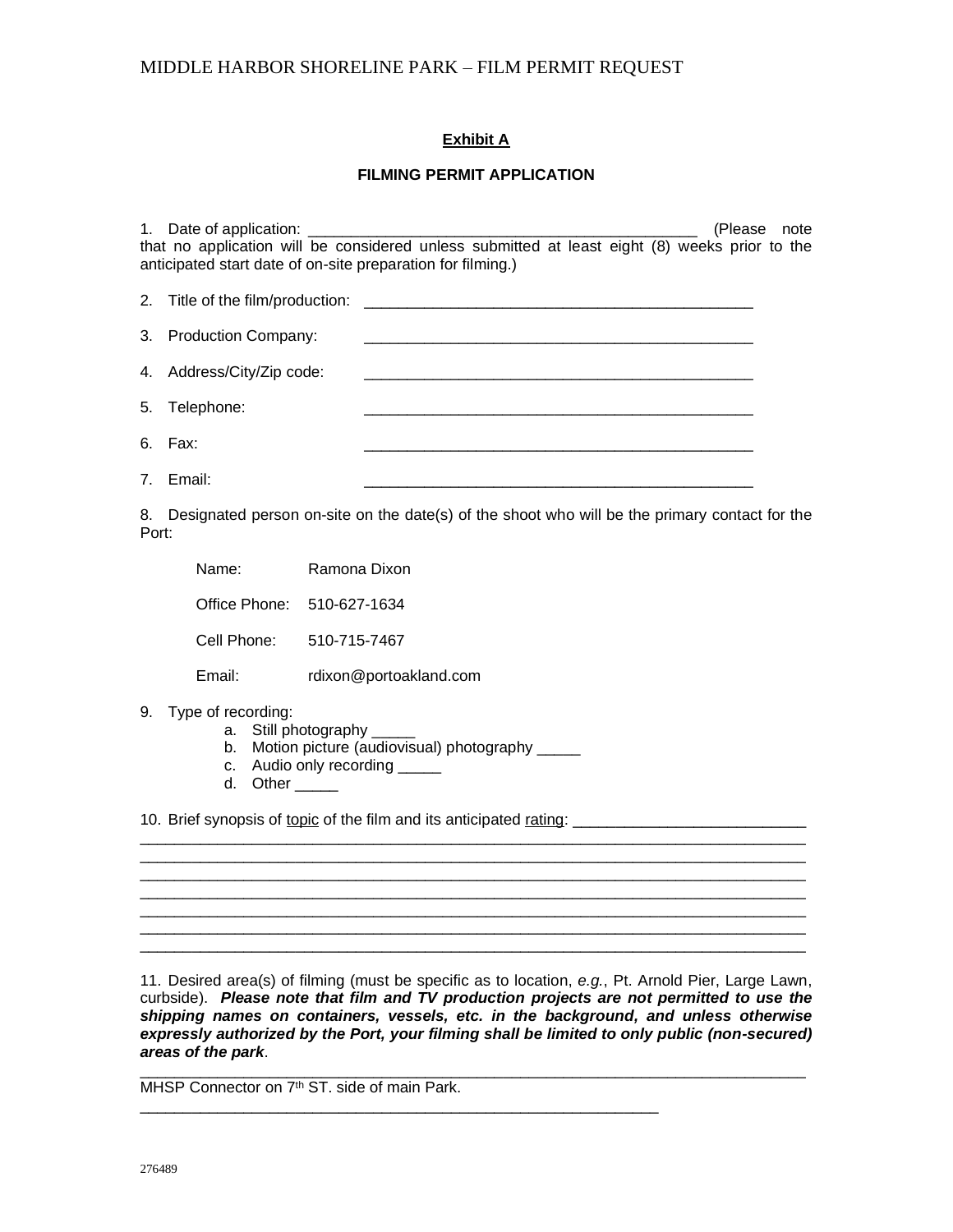|                                                                                                     |                                                                                                     | 12. Production Dates (specify dates and times): |                                                                                                     |  |  |  |
|-----------------------------------------------------------------------------------------------------|-----------------------------------------------------------------------------------------------------|-------------------------------------------------|-----------------------------------------------------------------------------------------------------|--|--|--|
| Prep:                                                                                               |                                                                                                     |                                                 |                                                                                                     |  |  |  |
| Filming:                                                                                            |                                                                                                     |                                                 |                                                                                                     |  |  |  |
| Strike:                                                                                             |                                                                                                     |                                                 |                                                                                                     |  |  |  |
|                                                                                                     | 13. Anticipated number of cast, crew members, clients and/or invitees: ____________________________ |                                                 |                                                                                                     |  |  |  |
|                                                                                                     | 14. Number and type of production vehicles (e.g., cast trailers, camera trucks): __________________ |                                                 |                                                                                                     |  |  |  |
|                                                                                                     |                                                                                                     |                                                 | 15. Items of production equipment to be used (e.g., cranes, scissor lifts): _______________________ |  |  |  |
|                                                                                                     |                                                                                                     |                                                 | 16. Identification and use of props (e.g., weapons, picture vehicles): ________________             |  |  |  |
|                                                                                                     |                                                                                                     |                                                 |                                                                                                     |  |  |  |
|                                                                                                     | 18. Lighting requests:                                                                              |                                                 | Park does not offer utilities or lighting. You must supply your own lighting.                       |  |  |  |
|                                                                                                     | 19. Special effects requests (e.g., rain/smoke): _______________________________                    |                                                 |                                                                                                     |  |  |  |
|                                                                                                     |                                                                                                     |                                                 |                                                                                                     |  |  |  |
|                                                                                                     |                                                                                                     |                                                 |                                                                                                     |  |  |  |
| 22. Alteration requests (e.g., painting, sign/fixture removal): ___________________________________ |                                                                                                     |                                                 |                                                                                                     |  |  |  |
|                                                                                                     |                                                                                                     |                                                 |                                                                                                     |  |  |  |
|                                                                                                     | 23. Other special needs or requirements: ____                                                       |                                                 |                                                                                                     |  |  |  |
|                                                                                                     |                                                                                                     |                                                 |                                                                                                     |  |  |  |
|                                                                                                     |                                                                                                     |                                                 |                                                                                                     |  |  |  |

24. Attach a brief synopsis of the entire script/storyboard to this Permit Application, highlighting those parts which will be filmed at and/or refer to Port facilities.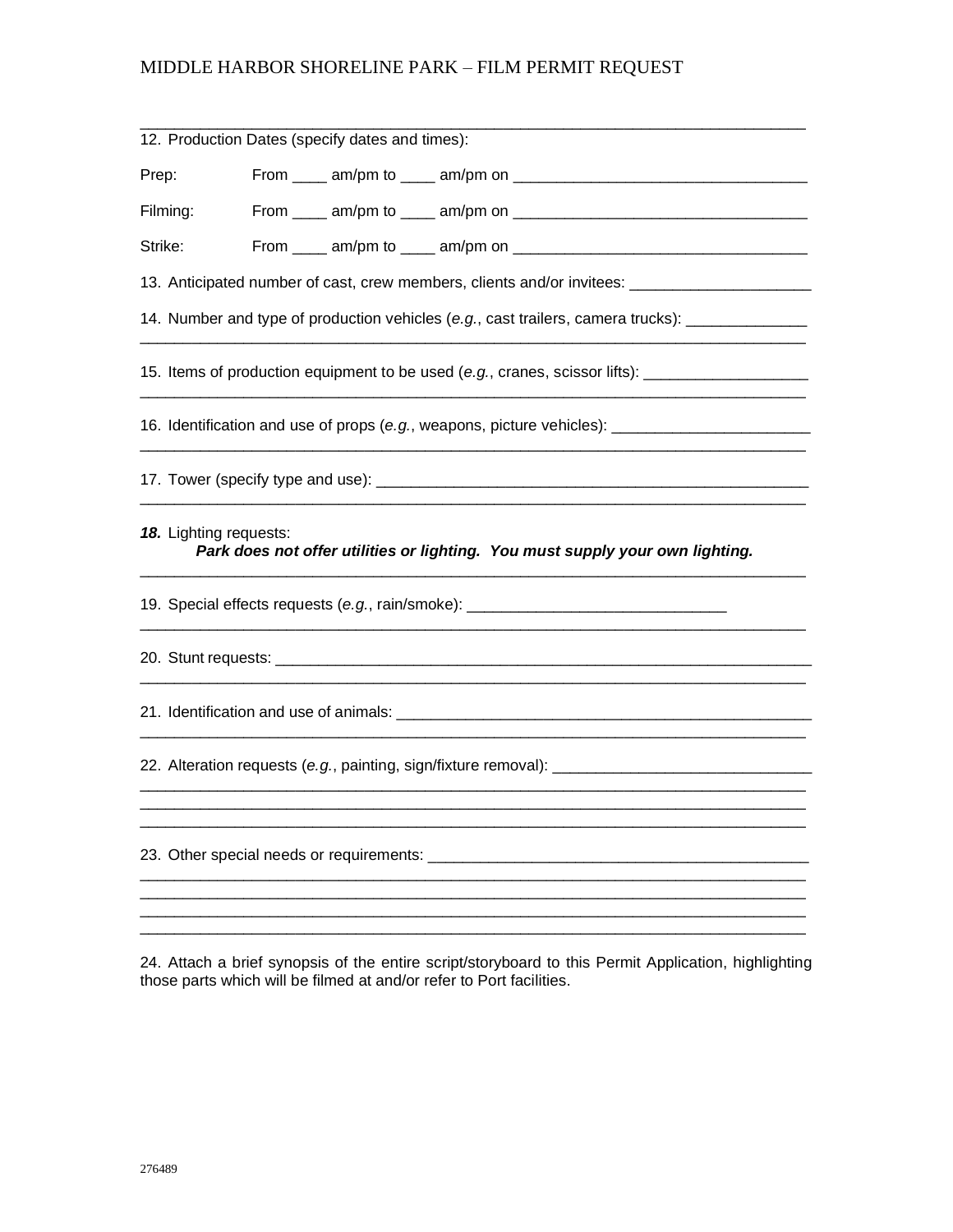### **Exhibit B**

#### **LOCATION AGREEMENT**

| Date:      |                                                                                                                             |                            |
|------------|-----------------------------------------------------------------------------------------------------------------------------|----------------------------|
| "Program") |                                                                                                                             | (the                       |
| Permitter: | The City of Oakland, a municipal corporation, doing business by and through its<br>Board of Port Commissioners (the "Port") |                            |
| Permittee: |                                                                                                                             | (the " <b>Permittee</b> ") |
| Premises:  |                                                                                                                             |                            |
|            |                                                                                                                             | (the " <b>Premises</b> ")  |

This agreement (the "**Agreement**") is made and entered into as of the date first written above by and between the Port and Permittee.

WHEREAS, Permittee has requested to use the Premises in connection with the filming of the Program;

WHEREAS, a permit must be obtained by film or TV production companies, including adjacent tenants of the Port of Oakland (the "Port") (*e.g.*, neighboring terminal operators) for all film/photographic or video production work being conducted on property owned, leased, occupied and/or under the control and/or jurisdiction of the Port;

WHEREAS, the Director of Maritime, or his/her designee, has the sole and absolute authority and discretion to issue permits for the purpose of taking motion pictures or still photographs at Middle Harbor Shoreline Park ("MHSP") for commercial and/or public use;

WHEREAS, the Port is a security sensitive environment, and certain restrictions may be imposed which specify which facilities/locations may be used, and the hours during which such facilities/locations may be used. The security restrictions are meant to ensure that no film production project interferes with the integrity or safety of the ongoing operations of maritime commerce related activities, or unduly inconveniences the public using the Port facilities;

WHEREAS, Permittee has provided in writing to the MHSP Manager, Maritime Division office a fully completed Filming Permit Application (the "**Filming Permit Application**").

NOW, THEREFORE, for good and valuable consideration, the receipt and sufficiency of which are hereby acknowledged, the Port and Permittee hereby agree as follows:

#### **A. Rights Grant**:

1. Subject to the terms of this Agreement, the Port hereby grants to Permittee a limited nonexclusive license during the period

\_\_\_\_\_\_\_\_\_\_\_\_\_\_\_\_\_\_\_\_\_\_\_\_\_\_\_\_\_\_\_\_\_\_\_\_\_\_\_\_\_\_\_\_\_\_\_\_ (the "**Scheduled Period**") to use, film and/or photograph (including, without limitation, by means of motion picture, still or video device photography) the real and personal property located at the Premises, including the right to record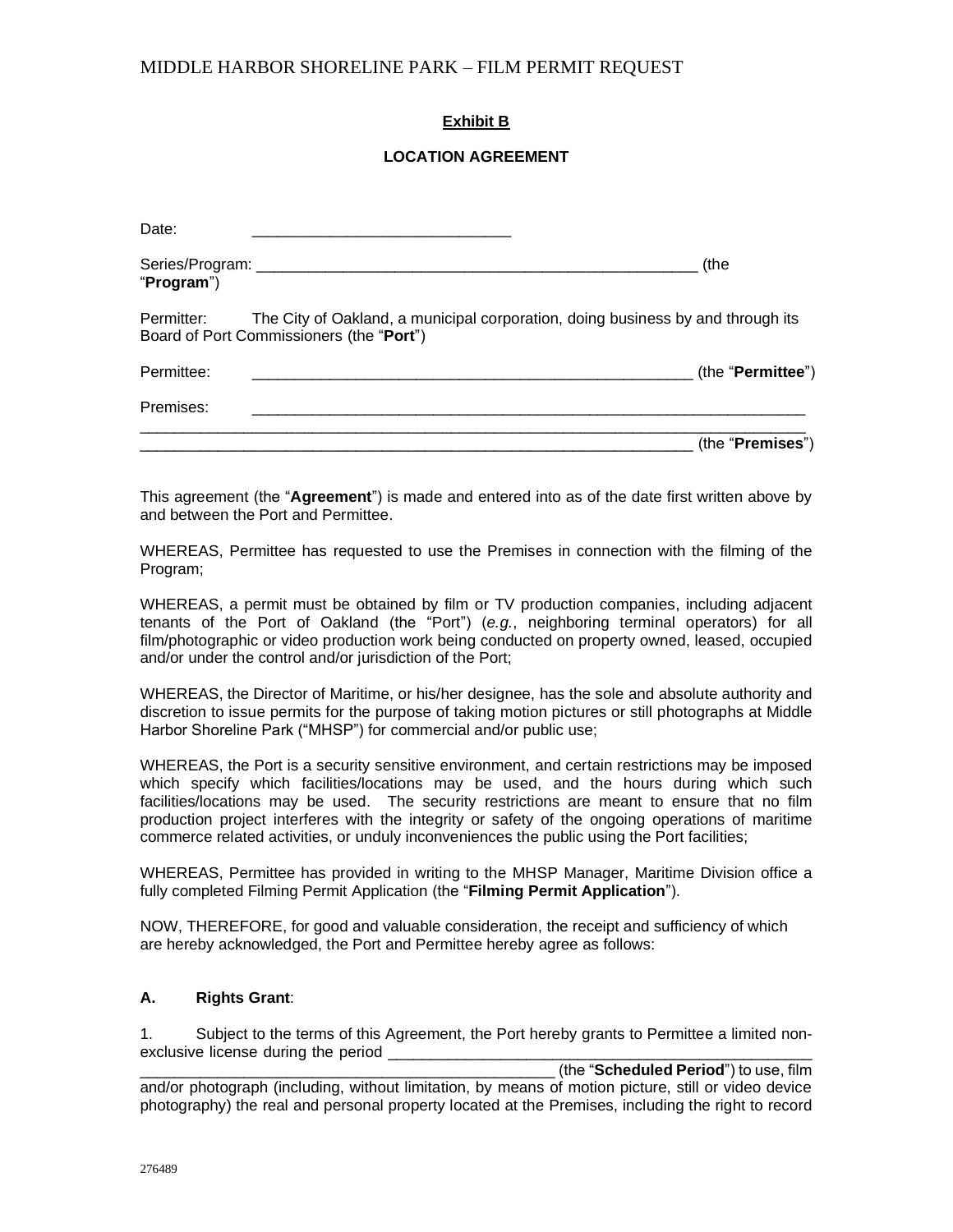any sounds at the Premises, for the limited purpose of producing the Program. Permittee shall also have reasonable access to and egress from the Premises, as approved by the Director of Maritime or his/her designee. In exercising these rights, Permittee may enter and assemble upon the Premises with such personnel and equipment as the Park Manager or his/her designee may reasonably approve, provided, however, that Permittee agrees and acknowledges that Permittee is solely responsible for any and all costs associated with Permittee's access granted under this Agreement.

2. Subject to Paragraph B.1 below, the Premises shall also include, without limitation (i) any signs, logos and verbiage located in, on and/or about the Premises and (ii) any other identifying features of the Premises. Subject to Paragraph B.2 below, the Port also grants to Permittee the right to refer to the Premises or any part thereof by any fictitious name, and the right to attribute any fictitious events as occurring on the Property.

3. Permittee shall have the non-exclusive right to use any audiovisual materials recorded on the Premises during the Scheduled Period (the "**Material**") in the Program, and as part of the Program only, including Program distribution, transmission, display, performance, publication, licensing, viewing and promotion, in any media whether now known or hereafter devised, worldwide and in all languages, for the duration of copyright in the Program (including renewals or extensions thereof).

4. Subject to Paragraph B.2 below, Permittee shall have the right to edit the Material as reasonably necessary for inclusion in the Program.

#### **B. Limitations on Rights Grant:**

1. The permission granted herein is for use of the Material described above and is not a grant of permission to photograph, videotape, film or otherwise record, or exploit in any way, images of individuals on the Premises (including, without limitation, Maritime employees and customers), or the trademarks, signs, logos or other intellectual property of any third parties (including, without limitation, Airport concessionaires and advertisers). If any individual or the intellectual property of any third party is to appear in the Materials, Permittee shall obtain all necessary clearances, disclaimers and licenses in connection therewith, and shall provide copies of all such clearances, disclaimers and licenses to the Park Manager or his/her designee prior to the commencement of the Scheduled Period.

2. Permittee shall not use the Material, nor authorize or permit its use by any person, (i) for any unlawful purpose, (ii) for any purpose not expressly authorized pursuant to this Agreement, or (iii) in any manner that could damage, discredit, impair or interfere with the reputation of the Port, its officers, directors, representatives, agents, or employees. Without limiting the generality of the foregoing, Permittee shall not materially deviate from the script/storyboard provided in connection with submission of the Filming Permit Application without the prior written consent of the Park Manager or his/her designee. Further, if any information included in the Filming Permit Application changes, Permittee shall immediately re-submit the Filming Permit Application to the Park Manager or his/her designee for approval, which may be withheld in the sole and absolute discretion of the Park Manager or his/her designee. In the event of any such disapproval, Permittee shall have no further right to use the Premises, nor any of the Material recorded thereon, and the Port shall be entitled to retain any monies previously paid by Permittee in connection herewith.

3. Permittee shall not make or permit the making of any reproductions (*e.g.*, derivative works) of or from the Material whatsoever, in whole or in part, except in connection with the Program and the promotion thereof.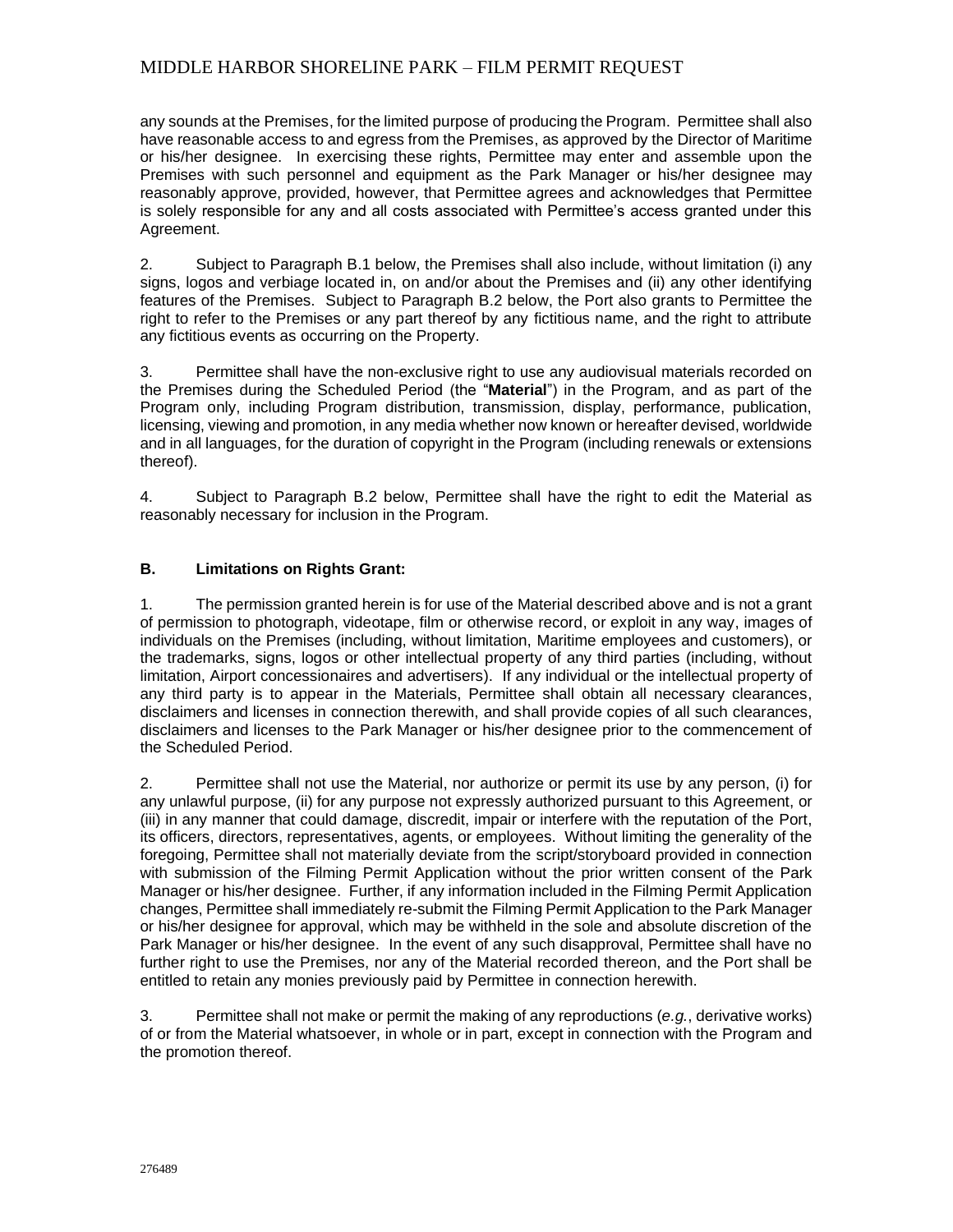4. Permittee shall ensure that the Program contains a copyright protection notice in accordance with the requirements of the Universal Copyright Convention and the Berne Convention.

#### **C. Fees**:

1. Permittee shall also pay for the use of Port personnel and services, and for any facility or location usage, in accordance with the schedule of Services and Rates attached hereto as Schedule 1 (the "**Fees**").

2. Permittee shall make all payments under this Agreement in the form of a cashier's check, company business check or money order made to the order of: The Port of Oakland. All payments to the Port of Oakland shall be made in advance, unless payment arrangements, satisfactory to the Park Manager or his/her designee in his or her sole discretion, are agreed to prior to the commencement of the Scheduled Period.

#### **D. Representations and Warranties:**

1. The Port has the right to enter into this Agreement and to grant all rights granted under this Agreement. The permission of no other party is necessary for Permittee to exercise its rights hereunder, and the individual signing this agreement on its behalf has the full right, power and authority to do so.

2. Permittee has obtained, or prior to the commencement of the Scheduled Period shall obtain, all relevant consents, disclaimers (including of any privacy, publicity and/or other intellectual property rights) and/or licenses from any third parties whose likenesses and/or intellectual property may appear in the Material (excluding shipping lines).

#### **E. Additional Terms and Conditions Relating to Use of the Premises:**

#### 1. Secure Areas:

a. If activity is approved to be conducted in a security identification display area or any sterile area of the Harbor (each a "**Secure Area**"), Permittee shall (i) observe all then-current Federal Aviation Administration ("**FAA**"), Transportation Security Administration ("**TSA**"), and Maritime/Aviation rules and regulations including, without limitation, those in connection with the Maritime Security Program, and (ii) maintain a sufficient number of approved escorts (as determined by the Park Manager or his/her designee) on-site when in any Secured Area. Additional fees will be assessed for these services, pursuant to Paragraph C above.

b. Permittee shall not photograph the security screening areas or maritime terminal operations areas. The marine terminals may consider requests to photograph terminal screening checkpoints or operations if submitted and approved by their Terminal Ops Manager (which approval must be separately obtained by Permittee).

#### 2. Security; Safety:

a. Permittee acknowledges and agrees that all production vehicles including, without limitation, picture vehicles and private vehicles, may be subject to search at any time. Permittee shall park production vehicles only in areas previously designated and approved.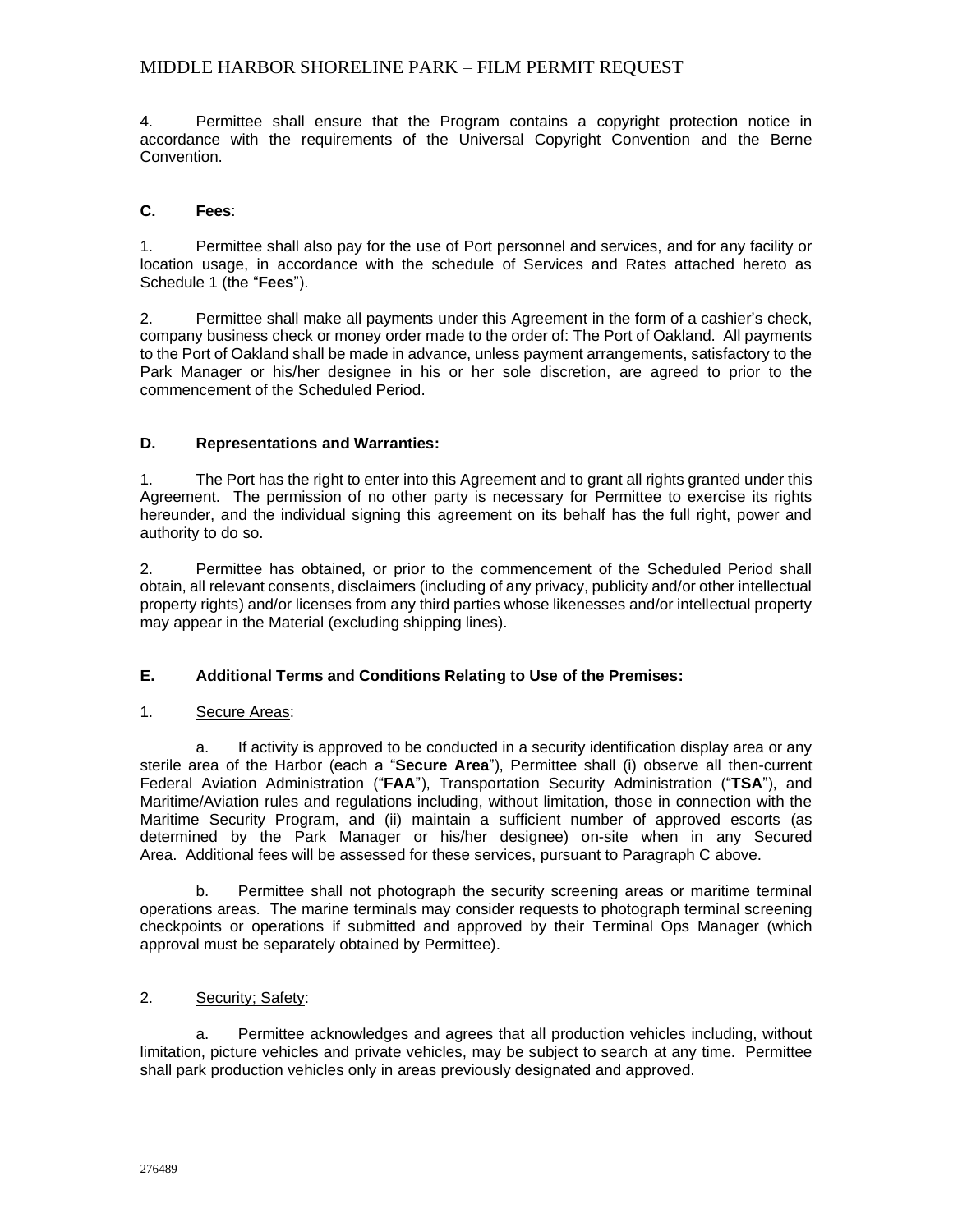b. Permittee shall ensure that all production personnel (including, without limitation, all cast, crew, agents, contractors, sub-contractors, clients and invitees of Permittee (the "**Production Persons**") are familiar with, obey and comply with (i) the terms and conditions contained in this Agreement, (ii) all maritime security requirements in effect during the Scheduled Period, (iii) all fire safety rules and regulations promulgated by the FAA, and maritime security, (iv) the operational and security requirements and directions of the Port, and (v) applicable federal, state and local rules, regulations, laws and ordinances applicable to the site where the filming shall take place. Permittee shall cooperate with all federal, state, and local agencies including, without limitation, all law enforcement personnel.

c. Permittee shall ensure that all production equipment brought into the terminal areas will be, at all times, either (i) properly secured by a guard, (ii) locked in a storage area, or (iii) supervised by production personnel.

d. Permittee acknowledges and agrees that the Port reserves the right to photograph, film or videotape all production activity taking place at facilities under its control. *(N/A)*

#### 3. Responsibility for Production Persons:

a. Permittee shall be responsible for the acts and omissions of all Production Persons on the Premises during the Scheduled Period, and shall indemnify and hold harmless the Port, members of the Board of Port Commissioners, and their respective officers, agents and employees from all liabilities, charges, expenses (including counsel fees), penalties, claims, suits, and losses on account of or by reason of the acts and omissions of any and all Production Persons, including, without limitation, bodily injury, death or property damage.

b. Permittee shall cause each Production Person to provide photo identification and submit to a personal search if and when asked to do so by the Department of Homeland Security personnel, the Alameda County Sherriff, Maritime Security or other law enforcement personnel.

c. Permittee shall ensure that all Production Persons are strictly confined to the Premises and the approved routes of ingress/egress.

#### 4. Alteration; Inspection; Clean-Up; Repairs; Security Deposit:

a. Permittee shall not alter the Premises in any way (*e.g.*, painting, carpeting, set dressing) or relocate, remove or alter any Port property without the prior written consent of the Park Manager or his/her designee in each instance.

b. Permittee shall, prior to the conclusion of the Scheduled Period, restore the Premises to its original condition.

c. Permittee shall provide sufficient trash receptacles for use in connection with its activities, and shall remove the same from the Premises upon completion of the Scheduled Period.

d. Permittee and a representative of the Port shall walk through the Premises before commencement of the Scheduled Period and again immediately following the conclusion of the Scheduled Period in order to identify any damage to the Premises and/or cleaning required as a result of Permittee's use of the Premises. Permittee bears the burden of proving that any damage pre-existed Permittee's entry on the Premises or is otherwise not the responsibility of Permittee.

e. In addition to the fees set forth in Paragraph C above, Permittee shall pay the Port as a security deposit the amount set forth in Schedule 4 (the "**Security Deposit**"). The Port shall be entitled to use the Security Deposit to offset (i) any Fees unpaid as of the completion of the Scheduled Period, (ii) the cost of any repairs and/or cleaning of the Premises, and/or (iii) any other amounts owing to the Port under this Agreement and unpaid as of the completion of the Scheduled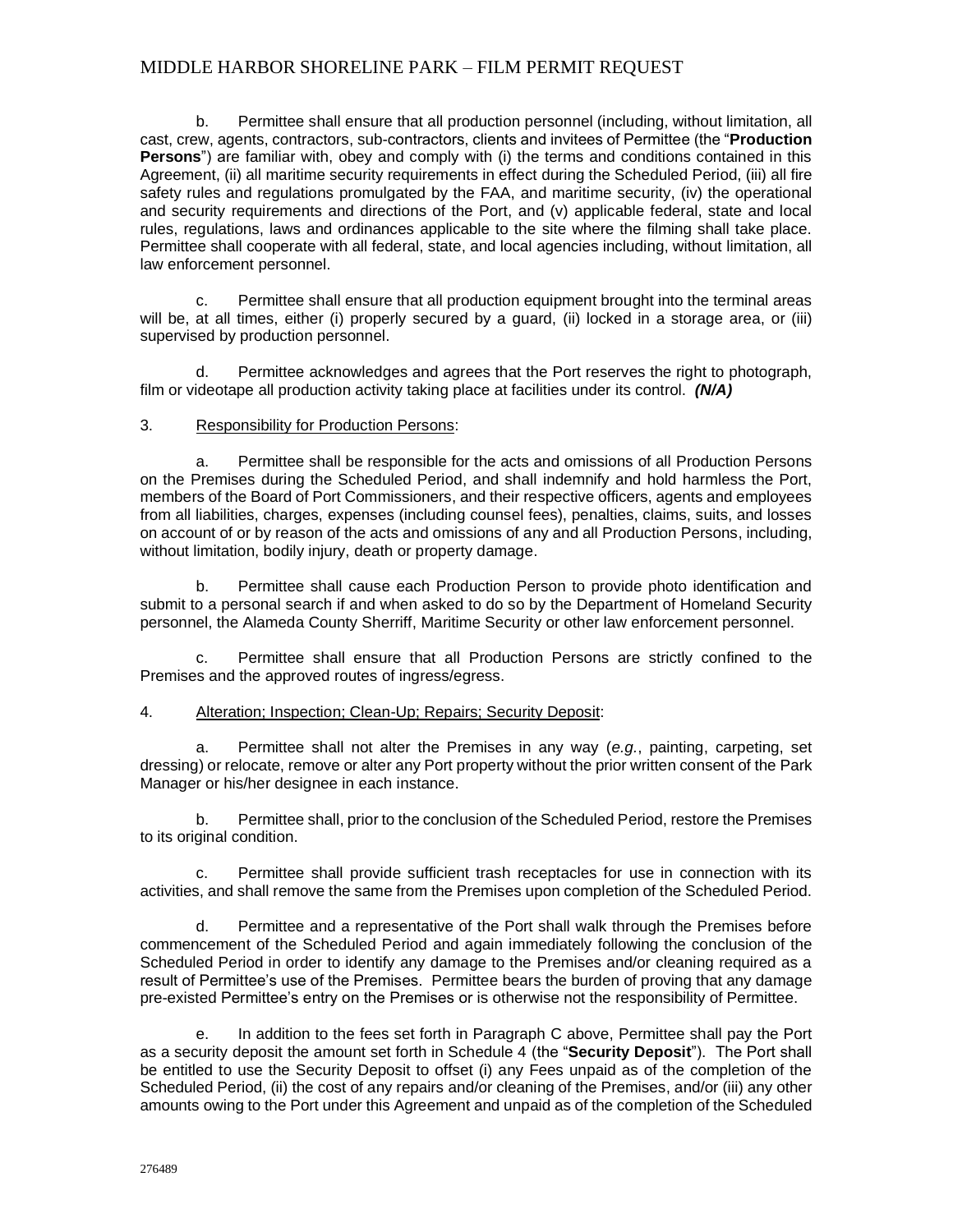Period. To the extent the Security Deposit is insufficient to cover any amounts owing to the Port as of the conclusion of the Scheduled Period including, without limitation, any amounts borne by the Port to clean, repair or restore the Premises, Permittee shall pay all such amounts to the Port within 30 days days following submission of an invoice therefore, regardless of any obligation Permittee's insurance carrier may have to pay such sums to the Port. Any excess amounts of the Security Deposit shall be promptly refunded to Permittee. *(N/A)*

#### 5. Non-Interference with Harbor Operations:

a. Permittee shall not use any special effects, stunts, lighting or props (including, without limitation, vehicles, aircraft or animals) without the prior written consent of the Park Manager or his/her designee in each instance. If such activities are permitted, Permittee may be required to provide evidence of types/amounts of insurance not currently listed in Paragraph F.5.

b. Permittee shall ensure that (i) any production activity involving special effects, stunts, lighting or props, (ii) any activity involving cast or other Production Persons, and (iii) Permittee's presence on the Premises and other Port property shall not interfere with the integrity or safety of the ongoing operations of maritime commerce related activities, nor unduly inconvenience the public using Port facilities.

c. Permittee shall not use Port equipment, electricity, water, trash receptacles, internet access or other property or services without the prior written consent of the Park Manager or his/her designee.

#### 6. Contact Person:

a. Permittee shall cause the person set forth in Schedule 5, who can be contacted at the number set forth on Schedule 5 (the "**Point Person**") to be on the Premises at least thirty (30) minutes prior to the commencement of any production related activities on each day during the Scheduled Period, and to remain on the Premises until the Park Manager or his/her designee determines the production has been satisfactorily concluded for that day.

b. Permittee shall ensure that the Point Person is available (in person or by means of the contact information set forth at Paragraph E.6.a above) at all times during the two (2) week period leading up to, as well as during, the Scheduled Period, to respond to the Port's inquiries and concerns.

#### **F. Miscellaneous**

1. Credit:The Port shall be accorded credit in connection with each physical/electronic copy and/or display of the Program in the following manner: "Port of Oakland".

2. Filming Log: Permittee shall complete and submit to the Park Manager or his/her designee, no later than the conclusion of the Scheduled Period, a filming log in the form attached hereto as Schedule 2.

3. Termination: The Director of Social Responsibility, or his/her designee, shall have the right to terminate this Agreement at any time with or without cause. In the event of a termination without cause prior to the commencement of the Scheduled Period, all amounts paid hereunder shall be refunded to Permittee. In the event of a termination without cause during the Scheduled Period, the parties shall negotiate in good faith a refund of a reasonable portion of all amounts paid hereunder. In the event of a termination for cause, no amounts shall be refunded to Permittee.

4. Governing Law; Dispute Resolution: Any disputes arising under this Agreement shall be decided under the laws of the State of California, applicable to agreements entered into in California and to be wholly performed in California. Any disputes arising from or relating to this Agreement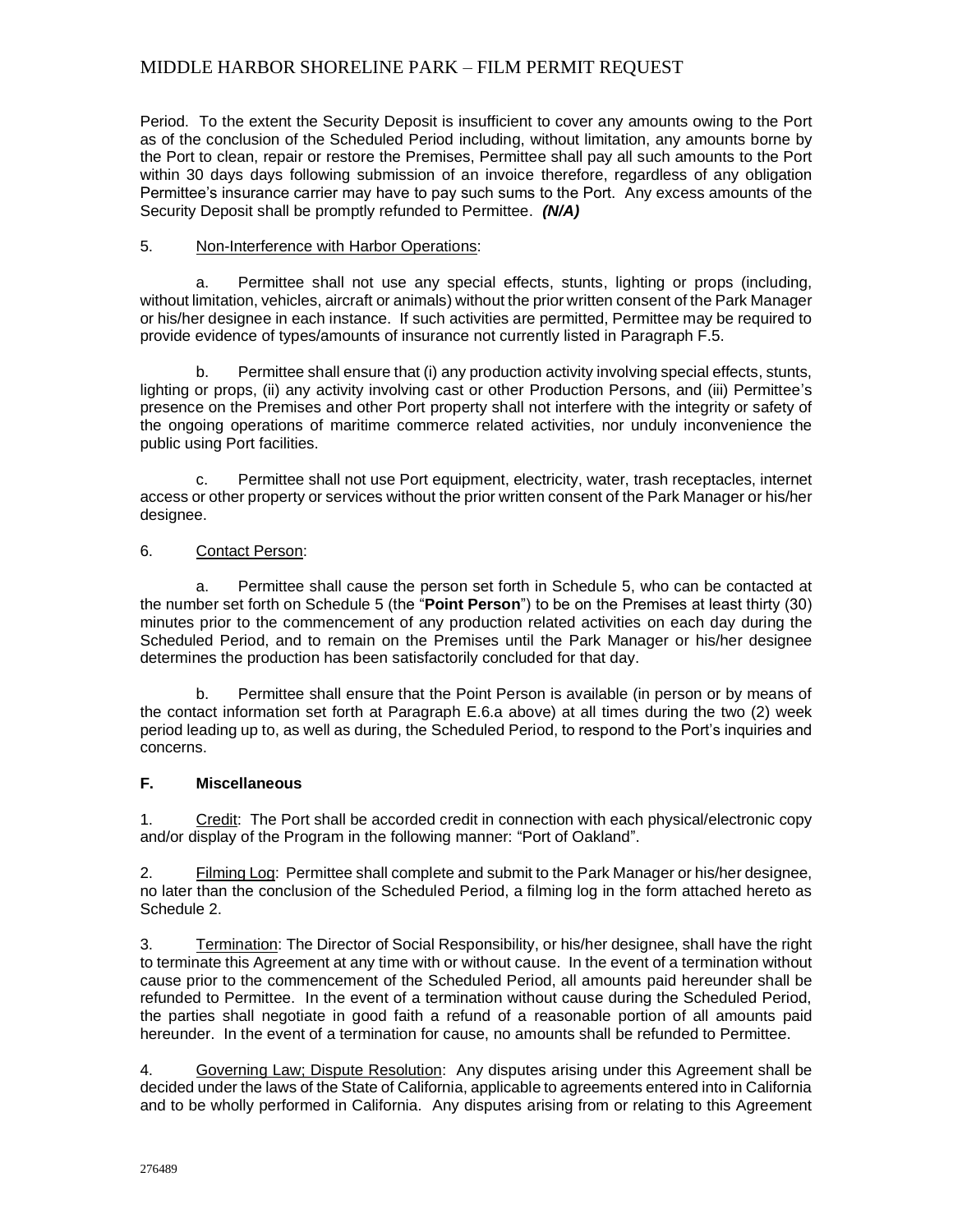shall be determined by a competent State court in Alameda County, California or by the U.S. District Court for the Northern District of California, which courts shall be the exclusive forum for such dispute.

5. Insurance: Permittee shall maintain in force, during the Scheduled Period, the types and amounts of insurance required in Schedule 3.

#### 6. Release; Indemnification:

a. Permittee hereby releases the Port, members of the Board of Port Commissioners, and their respective officers, agents and employees (the "**Released Parties**") from all liabilities and claims (including claims arising from the negligence of any of the Released Parties) for damages and/or suits for or by reason of any injury or injuries to any person(s) or death(s) of any person(s) or damages to property of any kind whatsoever, whether the person(s) or property of Permittee, its agents or employees, or third persons, from any cause or causes whatsoever, while in or upon the Premises, other Airport property or any part thereof, or occasioned by any occupancy or use of the Premises, other Airport property or any part thereof, or any activity carried on by Permittee in connection therewith. This release of liability is intended to be as broad and inclusive, and only as broad and inclusive, as is permitted by law.

b. Permittee is familiar with and does hereby waive the provisions of Section 1542 of the California Civil Code (and similar provisions of other jurisdictions) which provides as follows:

"A general release does not extend to claims which the creditor does not know or expect to exist in his favor at the time of executing the release, which if known by him must have materially affected his settlement with the debtor."

c. Permittee shall indemnify and save harmless the Port, members of the Board of Port Commissioners, and their respective officers, agents and employees from all liabilities, charges, expenses (including counsel fees), penalties, claims, suits, and losses on account of or by reason of (i) the injury or injuries, death(s), however occurring, or damages referred to in Paragraph F.6.a above, and/or (ii) any infringement, violation or alleged infringement or violation of any rights of any person(s) arising out of Permittee's unauthorized photographing, videotaping, filming, or otherwise recording of images, or using, displaying, airing or otherwise exploiting said images, and/or (iii) any breach or alleged breach of any representations, warranties or agreements made, or obligation to be performed, by Permittee pursuant to this Agreement, and/or otherwise arising in connection with this Agreement.

7. Miscellaneous: If one or more, or a portion of one or more, of the provisions contained in this Agreement shall for any reason be held to be invalid, illegal, or unenforceable, such invalidity, illegality or unenforceability shall not affect any other provision hereof, and this Agreement shall be construed and enforced as if such invalid, illegal, or unenforceable provision had never been contained herein, and the validity or enforceability of this Agreement as a whole, shall not be affected by the illegal, invalid, or unenforceable provision or by its severance from this Agreement. Furthermore, in lieu of such illegal, invalid, or unenforceable provision, there shall be added automatically as a part of this Agreement a provision as similar in terms to such illegal, invalid, or unenforceable provision as may be possible and be valid and enforceable. This Agreement may not be amended or modified in any way except by a written agreement signed by the parties hereto. A waiver by either the Port or Permittee of any of the terms and conditions of this agreement in any instance shall not be a waiver of those terms or conditions for the future, or of any subsequent breach of those terms or condition. Permittee shall have no right to assign this Agreement or any of its rights, interests or obligations herein either voluntarily or by operation of law, in whole or in part, without the prior written consent of the Port. Any purported assignment in violation of this Agreement shall be null and void. This Agreement contains the complete and exclusive statement of the parties' agreement as to matters set forth herein and replaces and supersedes all of their prior written or oral, express or implied, agreements, understandings, communications or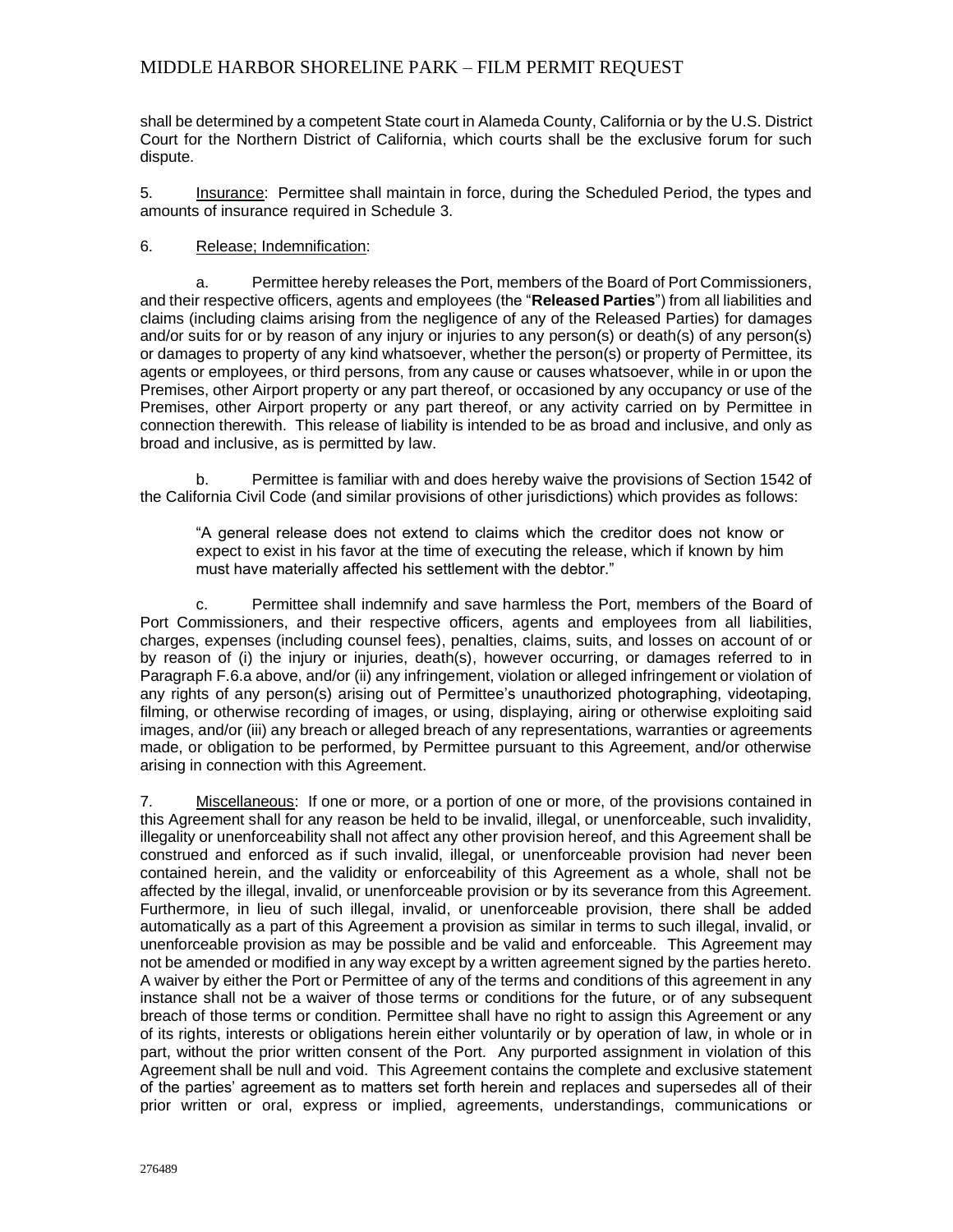statements about such matters. The headings in this Agreement are only for convenience and are not to be considered in construing the Agreement.

[*signature page follows*]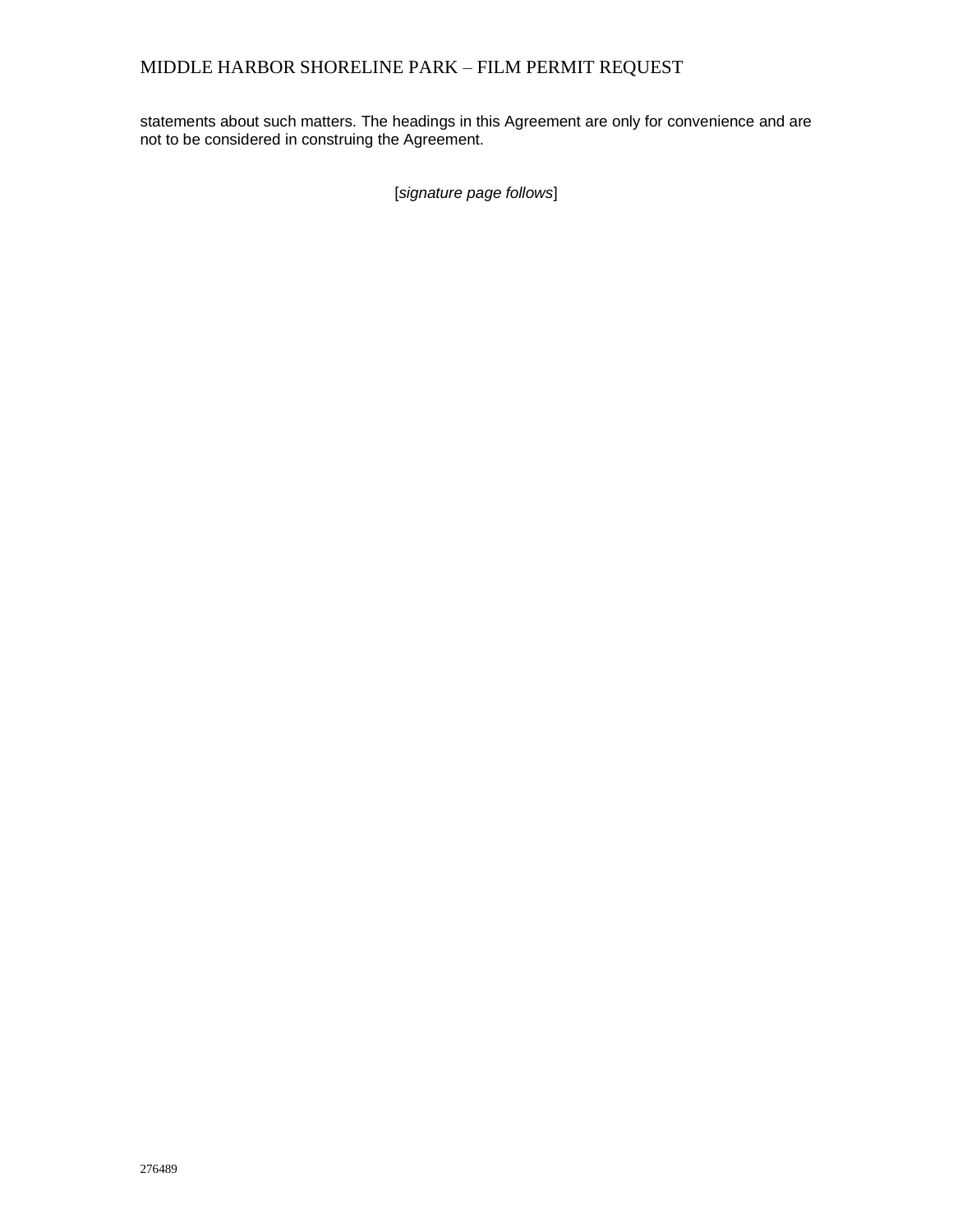I have read, understand and agree to comply with the foregoing conditions, rules and regulations contained herein and I am authorized to sign as representative for Permittee, as of the date first written above:

| Place of Formation/Incorporation (if corporate entity): |
|---------------------------------------------------------|

Tax ID # (if corporate entity) \_\_\_\_\_\_\_\_\_\_\_\_\_\_\_\_\_\_\_\_\_\_\_\_\_\_\_\_\_

\_\_\_\_\_\_\_\_\_\_\_\_\_\_\_\_\_\_\_\_\_\_\_\_\_\_\_\_\_\_\_\_\_\_\_\_\_\_\_\_\_\_\_\_\_\_

### **ACCEPTED AND AGREED**

The City of Oakland, a municipal corporation, doing business by and through its Board of Port Commissioners:

By: \_\_\_\_\_\_\_\_\_\_\_\_\_\_\_\_\_\_\_\_\_\_\_\_\_\_\_\_\_\_\_\_\_\_\_\_\_\_

Amy Tharpe Director of Social Responsibility Port of Oakland 530 Water Street Oakland, CA, 94607 Phone/Fax: (510) 627-1302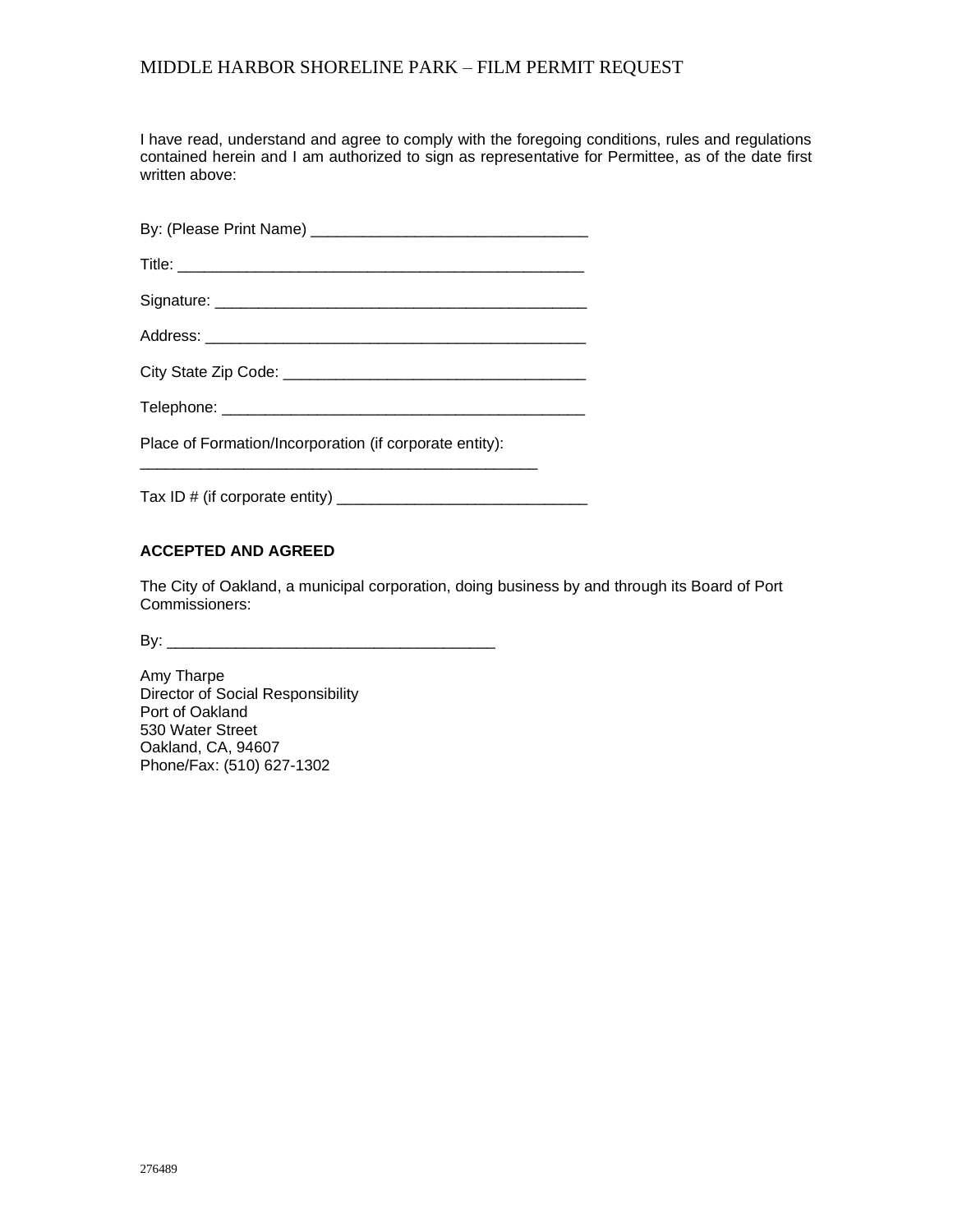## **Schedule 1**

### Services & Rates

| Film Type - Note: Rates are per hour, plus other associated Fees that may be charged based<br>on the scope of the project |                                          |  |  |
|---------------------------------------------------------------------------------------------------------------------------|------------------------------------------|--|--|
| Feature                                                                                                                   | \$500                                    |  |  |
| Television                                                                                                                | \$500                                    |  |  |
| Commercial                                                                                                                | \$500                                    |  |  |
| Industrial                                                                                                                | $\$\,350$                                |  |  |
| Music Video                                                                                                               | \$500                                    |  |  |
| Short Subject                                                                                                             | $$50+$                                   |  |  |
| Still Photography                                                                                                         | $$100+$                                  |  |  |
| Student Projects: Grades K-12                                                                                             | Fee Waived - Letter from school required |  |  |
| Student Projects: Vocational or Trade School, Fee Waived - Letter from organization required<br>College, University       |                                          |  |  |

| Services: As determined necessary in support of the project or due to safety and security |                                          |  |  |
|-------------------------------------------------------------------------------------------|------------------------------------------|--|--|
| <b>reasons</b>                                                                            |                                          |  |  |
| Firefighter or Law Enforcement (ALCO) Services \$TBD/hr.                                  |                                          |  |  |
| Security Guard (ABC)                                                                      | \$20 hr on shift                         |  |  |
|                                                                                           | \$40 hr call-in / after shift assignment |  |  |

| Locations: Rates are per hour based on the scope of the project |                                                                                                                                                                  |  |  |
|-----------------------------------------------------------------|------------------------------------------------------------------------------------------------------------------------------------------------------------------|--|--|
| Public Access Areas w/in Park                                   | $$500$ hr (minimum 2 hours)                                                                                                                                      |  |  |
| Roadway Areas                                                   | \$500 hr plus other associated Fees that may be<br>charged to ensure the safety and security of the<br>cast, crew, or the general public while Port<br>∣propert∨ |  |  |
|                                                                 |                                                                                                                                                                  |  |  |

| Parking: Rates are per hour based on the scope of the project |                                                                                                                                                                         |  |  |  |
|---------------------------------------------------------------|-------------------------------------------------------------------------------------------------------------------------------------------------------------------------|--|--|--|
|                                                               | Fee assessed based on Oakland Parking Rates  TBD based on the number of parking stalls used <br>in the filming, or for staging ground equipment,<br>creating sets, etc. |  |  |  |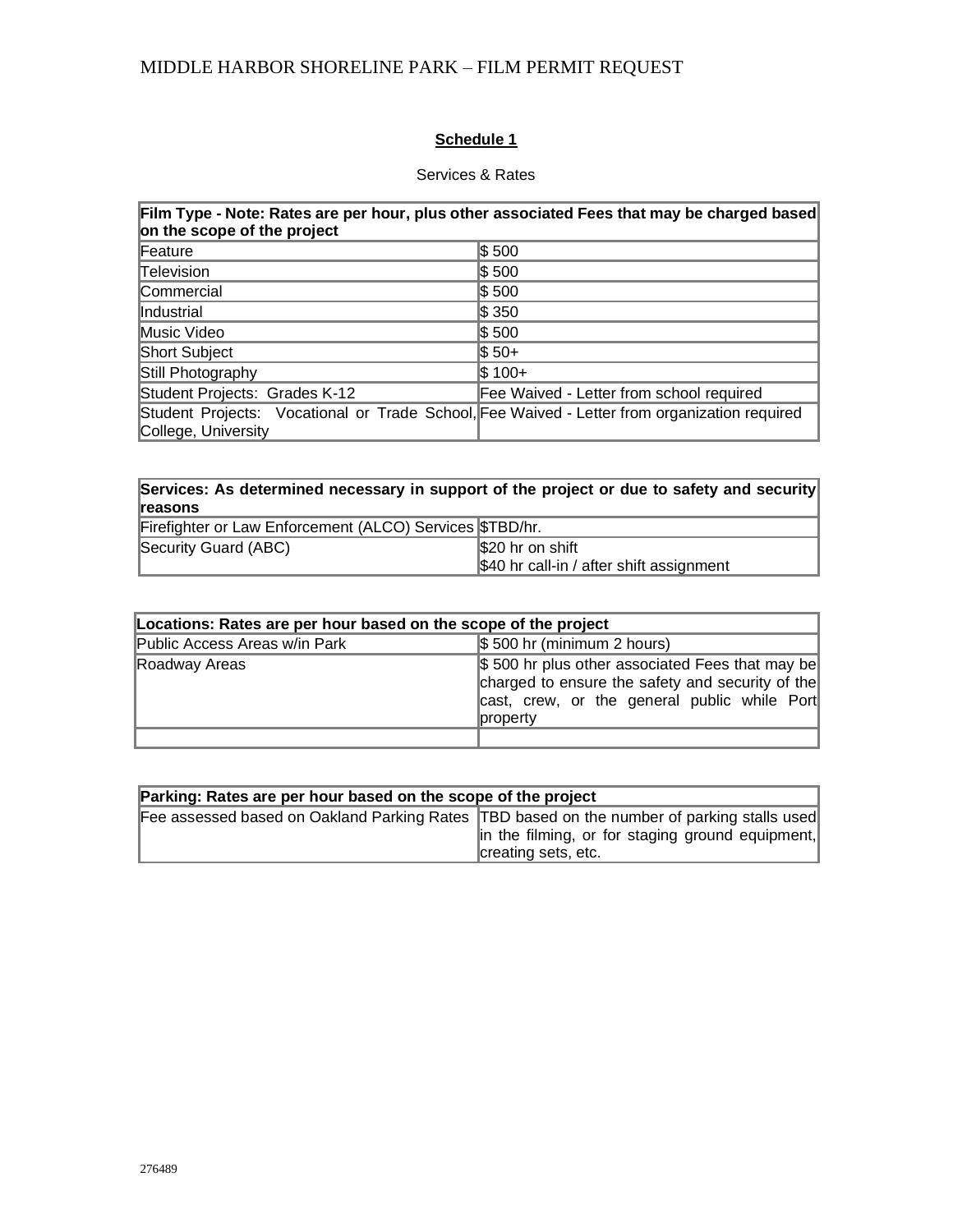# **Schedule 2**

# Filming Log

| <b>Film Dates</b> | Company / Contract | Fees                      |
|-------------------|--------------------|---------------------------|
|                   |                    | Additional fees warranted |
|                   |                    | based on Schedule 1       |
|                   |                    |                           |
|                   |                    |                           |
|                   |                    |                           |
|                   |                    |                           |
|                   |                    |                           |
|                   |                    |                           |
|                   |                    |                           |
|                   |                    |                           |
|                   |                    |                           |
|                   |                    |                           |
|                   |                    |                           |
|                   |                    |                           |
|                   |                    |                           |
|                   |                    |                           |
|                   |                    |                           |
|                   |                    |                           |
|                   |                    |                           |
|                   |                    |                           |
|                   |                    |                           |
|                   |                    |                           |
|                   |                    |                           |
|                   |                    |                           |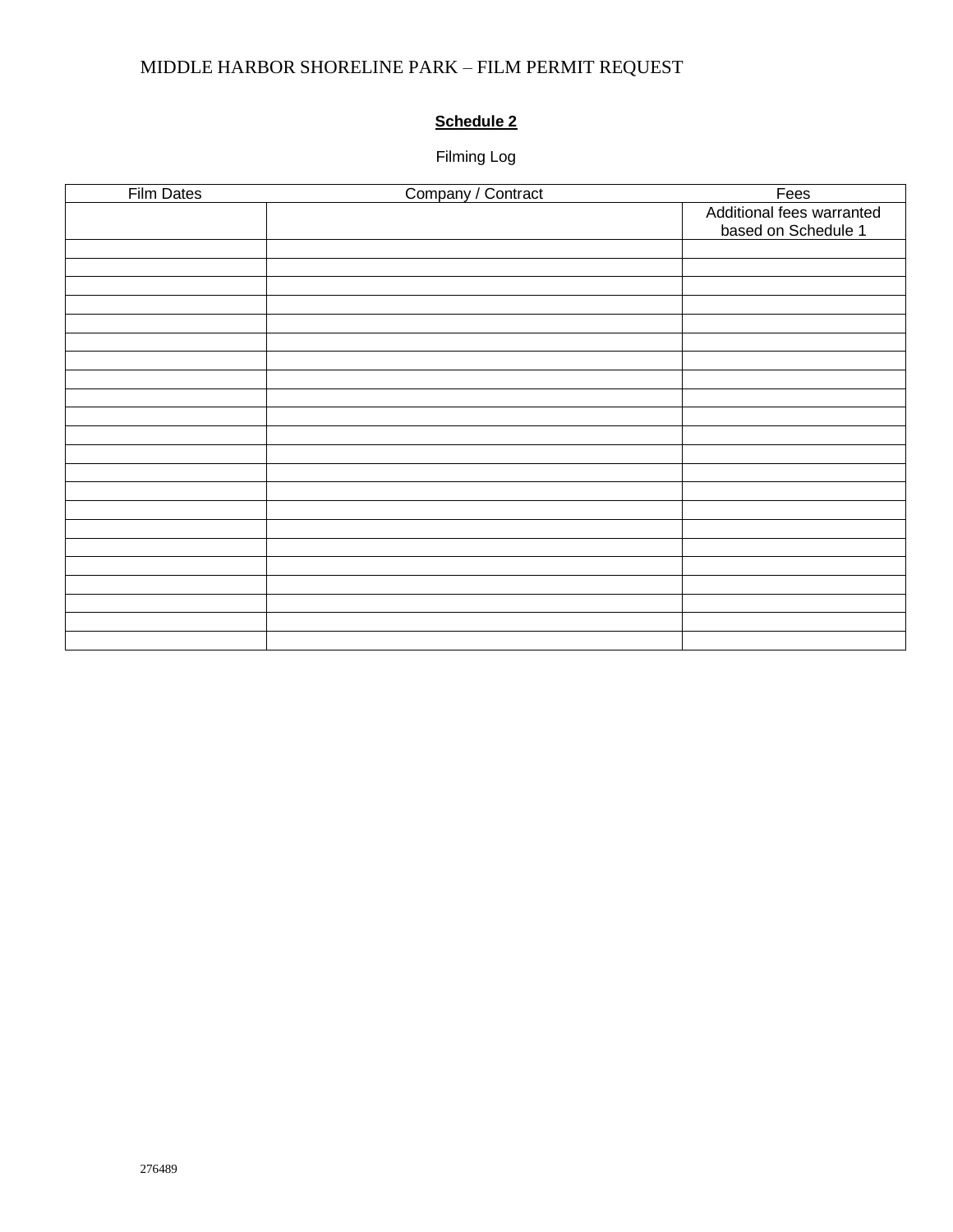#### **Schedule 3**

#### Insurance Requirements

**Insurance:** Permittee shall maintain in force during the term of this Agreement:

**1. Commercial General Liability Insurance**. Such insurance shall not be less than that provided in ISO Commercial General Liability Insurance occurrence form number CG 00011093. The limits of such insurance shall not be less than \$1,000,000 per occurrence, \$2,000,000 annual general aggregate, \$1,000,000 products and completed operations aggregate and \$1,000,000 personal and advertising injury including coverage for copyright and trademark infringement. Coverage shall also include Contractor's Pollution Legal Liability when activities involve construction, demolition or digging. Such insurance shall name as additional insureds the City of Oakland, a municipal corporation, acting by and through its Board of Port Commissioners, Port of Oakland, its commissioners, officers, agents and employees, with additional insured coverage at least as broad as that provided in ISO endorsement CG 20 10 11/85, and shall be primary insurance; no insurance or self-insurance of the Port shall be called upon to contribute to a loss. Such insurance shall have a cross liability/separation of insureds provision and a waiver of subrogation in favor of the Port, its commissioners, officers, agents and employees. If the activities under this Agreement involve construction or demolition work within 50 feet of railroad property, the coverage also shall include Railroad Protective Liability insurance. *For any activities involving the Air Operations Area ("AOA") or any active airfields, cranes, asbestos, lead abatement, demolition, excavation, or hazardous materials, animals, stunts, or for activities performed in or on water or which involve use of aircraft, additional types and amounts of insurance may be required. Please refer to the Port Risk Management Department for further explanation of any additional requirements.*

**2. Business Automobile Liability Insurance**. Such insurance shall cover liability for all owned, non-owned and hired automobiles, trucks and trailers and shall provide coverage not less than that provided in the Business Automobile Liability policy ISO form number CA 00011293, with a combined single limit of not less than \$1,000,000 each accident for bodily injury and property damage, except that such limit shall be \$5,000,000 each accident for vehicles operating in the South Field, the Air Operations Area ("AOA") or any active airfields of the Oakland International Airport. Such insurance shall name as additional insureds the City of Oakland, a municipal corporation, acting by and through its Board of Port Commissioners, Port of Oakland, its commissioners, officers, agents and employees; such insurance also shall contain a waiver of subrogation in favor of such additional insureds, and shall be primary insurance; no insurance or self-insurance of the Port shall be called upon to contribute to a loss. *For any activities that involve stunts, additional types and amounts of insurance may be required. Please refer to the Port Risk Management Department for further explanation of any additional requirements.*

**3. Workers Compensation and Employers Liability:** Such insurance shall be statutory workers compensation coverage and also include employer's liability insurance in the amount of at least \$1,000,000 per accident, \$1,000,000 bodily injury each employee and \$1,000,000 policy limit for bodily injury by disease. If Services are performed in or around water (whether in the Port maritime area or elsewhere), such insurance shall also include United States Longshoremen and Harbor Workers Act coverage and/or Jones Act coverage, if applicable. Such insurance shall contain a waiver of subrogation in favor of the City of Oakland, a municipal corporation, acting by and through its Board of Port Commissioners, Port of Oakland, its commissioners, officers, agents and employees.

**4. Media Liability Insurance:** Media Liability insurance is required when the activities involve filming for others for a fee. Such coverage shall include coverage for copyright and trademark infringement. Such insurance shall provide limits of not less than \$1,000,000 per claim and annual aggregate.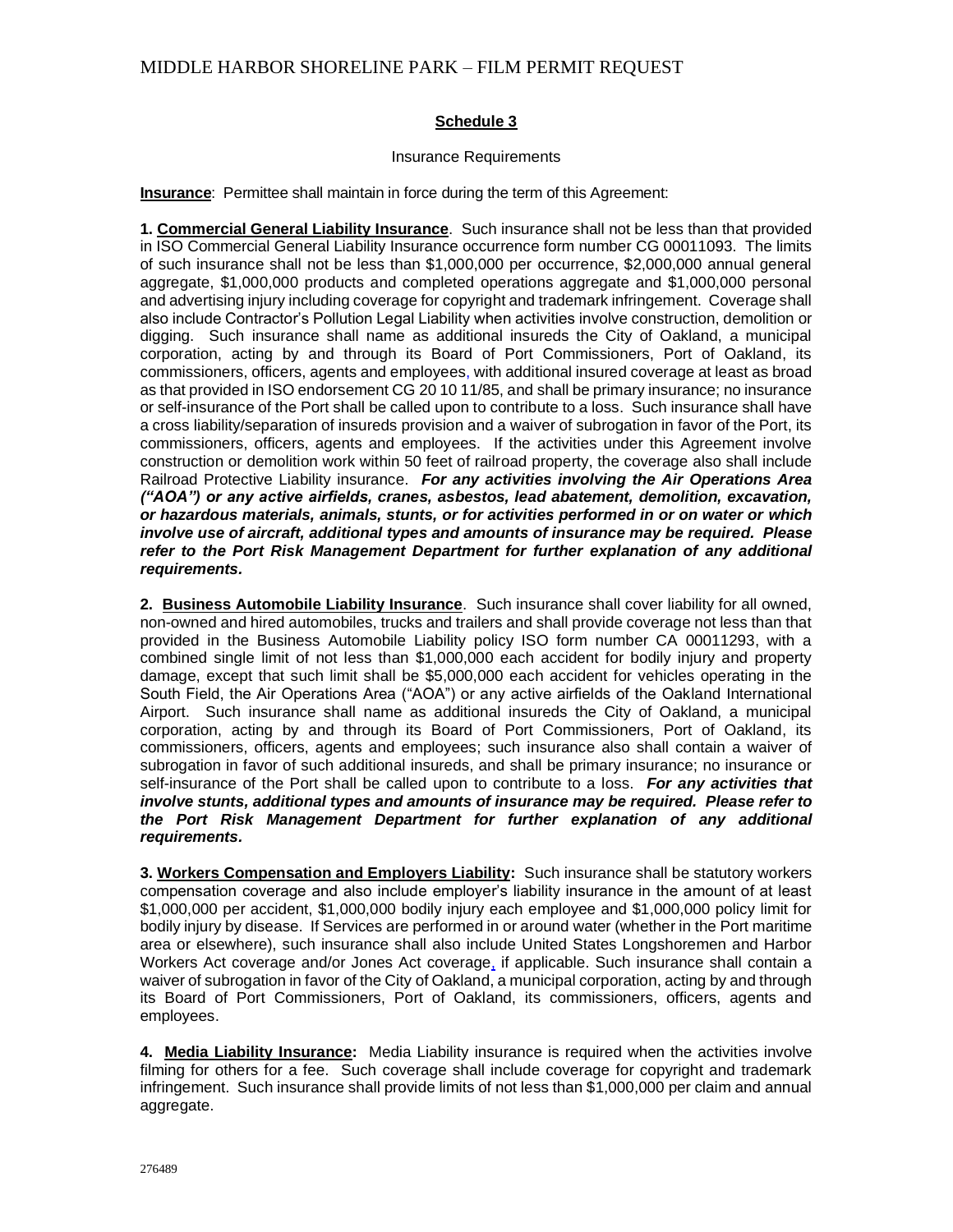**5. Builders' Risk Insurance:** Builders' Risk Insurance is required when activities involve construction. Such insurance shall be in an amount equal to one hundred percent (100%) of the replacement cost of the construction, covering the entire work, including all materials and equipment stored at the site and offsite for incorporation into the work, and additionally including such property in transit. Such insurance shall insure against "all risk" or "special form" perils including risks from any and all testing of equipment and providing coverage for earthquakes and terrorism. Such insurance shall be extended to cover soft costs incurred during any delayed completion period covered by an insured peril for a period of not less than two (2) years. Such insurance shall include the City of Oakland, a municipal corporation, acting by and through its Board of Port Commissioners as additional insured and loss payee; such insurance also shall contain a waiver of subrogation in favor of such additional insured, and shall be primary insurance; no insurance or self-insurance of the Port shall be called upon to contribute to a loss.

**6. Aviation Insurance:** Aviation Insurance is required when activity involves aircraft of any kind. Such insurance shall be provided on Aviation Public Liability and Passenger Liability forms or as endorsed to a Commercial General Liability insurance policy. The limits of such insurance shall not be less than combined single limit per accident for use of aircraft with up to 4 seats (including drones); such limit shall be \$5,000,000 for use of aircraft with 5 or more seats. Use of jet aircraft of any size will need to be referred to Risk Management to determine amount of insurance required. Such insurance shall name as additional insureds the City of Oakland, a municipal corporation, acting by and through its Board of Port Commissioners, Port of Oakland, its commissioners, officers, agents and employees, and shall be primary insurance; no insurance or self-insurance of the Port shall be called upon to contribute to a loss. Such insurance shall have a cross liability/separation of insureds provision and a waiver of subrogation in favor of the Port, its commissioners, officers, agents and employees.

**7. Protection and Indemnity Insurance:** Protection and Indemnity Insurance is required when activity involves watercraft or vessels of any kind. Such insurance shall include liability coverage for bodily injury and property damage including collision liability, wreck removal, liability to crew, and including the SP-23 clause or equivalent. The limits of such insurance shall not be less than \$1,000,000 per person, occurrence, or accident, for bodily injury and property damage, but no less than \$5,000,000 for watercraft of a length of 30 feet to 39 feet and no less than \$10,000,000 for watercraft 40 feet and over. Any passenger services watercraft will need to be referred to Risk Management to determine amount of insurance required. Such insurance shall name as additional insureds the City of Oakland, a municipal corporation, acting by and through its Board of Port Commissioners, Port of Oakland, its commissioners, officers, agents and employees, and shall be primary insurance; no insurance or self-insurance of the Port shall be called upon to contribute to a loss. Any language that limits coverage to additional insured in the event the Limitation of Liability Statute applies must be deleted. Such insurance shall have a cross liability/separation of insureds provision and a waiver of subrogation in favor of the Port, its commissioners, officers, agents and employees.

**8. Deductibles or Self-Insured Retentions:** For all required insurance, deductibles or self-insured retentions may not exceed Twenty-Five Thousand Dollars (\$25,000), unless approved by the Port Risk Management Department.

**9. Notice of Cancellation:** For all required insurance, Permittee, or Permittee's agent shall provide for thirty (30) days prior written notice to the Port of cancellation or material reduction in coverage, except ten (10) days prior written notice shall be allowed for non-payment of premium.

**10. Proof of Insurance:** Permittee shall deliver to the Port Risk Management Department, prior to the commencement of Services, certificates of insurance evidencing all required insurance including the applicable additional insured and waiver of subrogation policy provisions or endorsements. Upon the Port's request Permittee shall submit to the Port copies of the actual insurance policies or renewals or replacements thereof. All required insurance shall be provided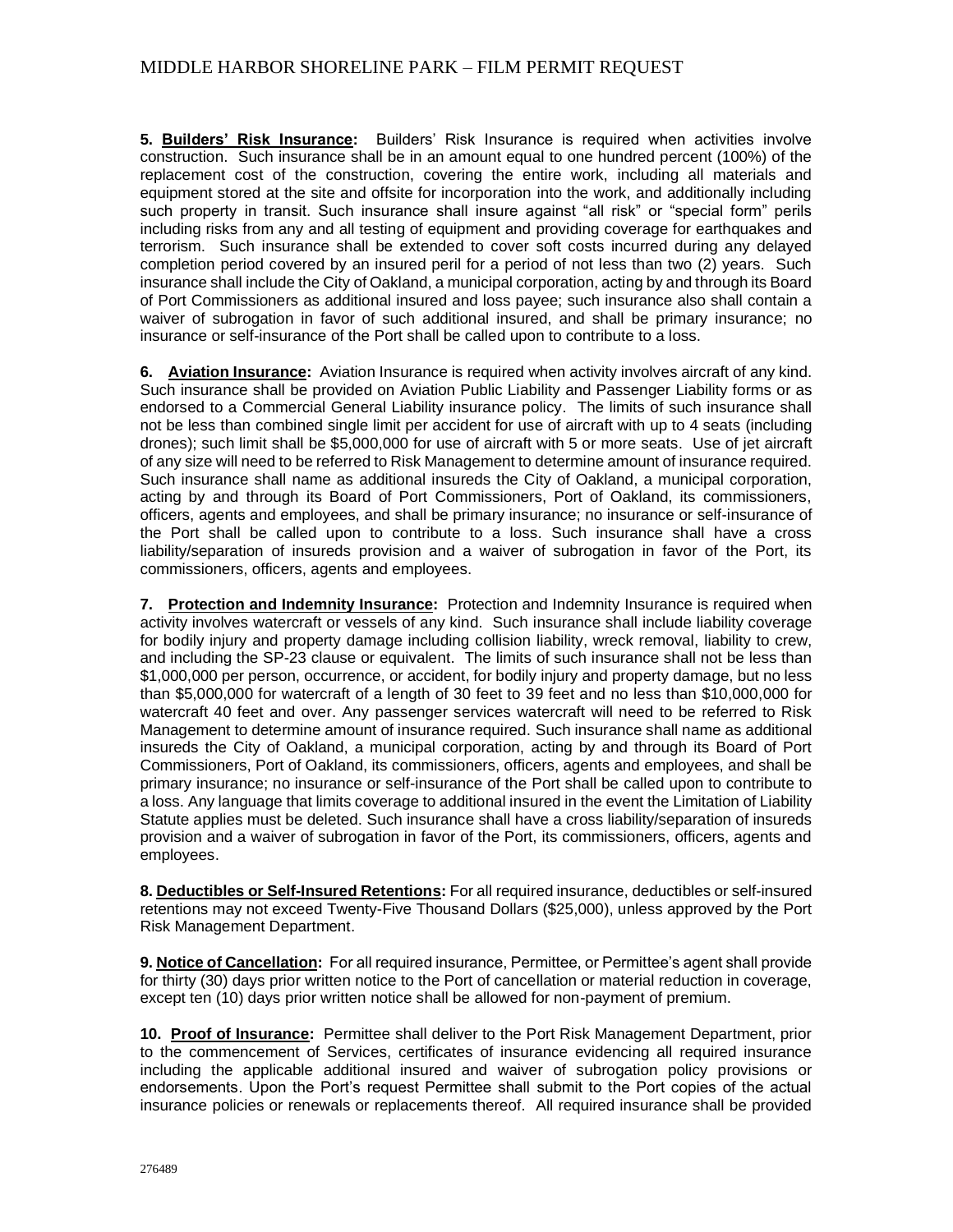by insurance companies with A.M. Best ratings of A VII or better. Failure to provide evidence of insurance could result in suspension of Permittee activities.

#### *Note: The types and amounts listed above are intended to be minimum requirements and may be increased by the Port depending on the scope of activities.*

Please send certificates to:

Port of Oakland Attn: Risk Management Dept. 530 Water Street Oakland, Ca 94607 Fax: (510) 627-1626 Email: risktransfer@portoakland.com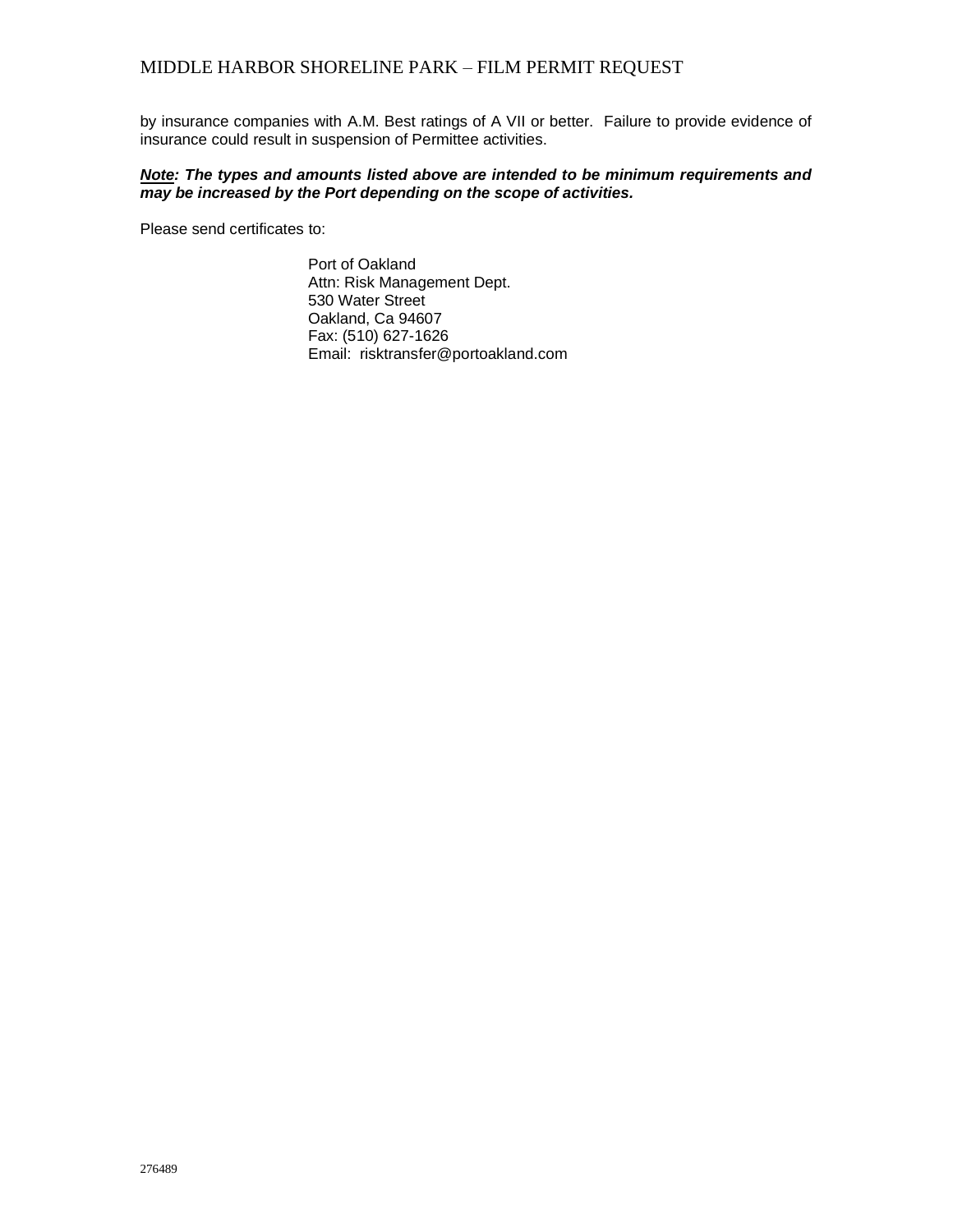### **Schedule 4**

## Security Deposit

A security deposit in the amount of \$\_0\_\_\_\_\_\_\_\_\_ will be required.